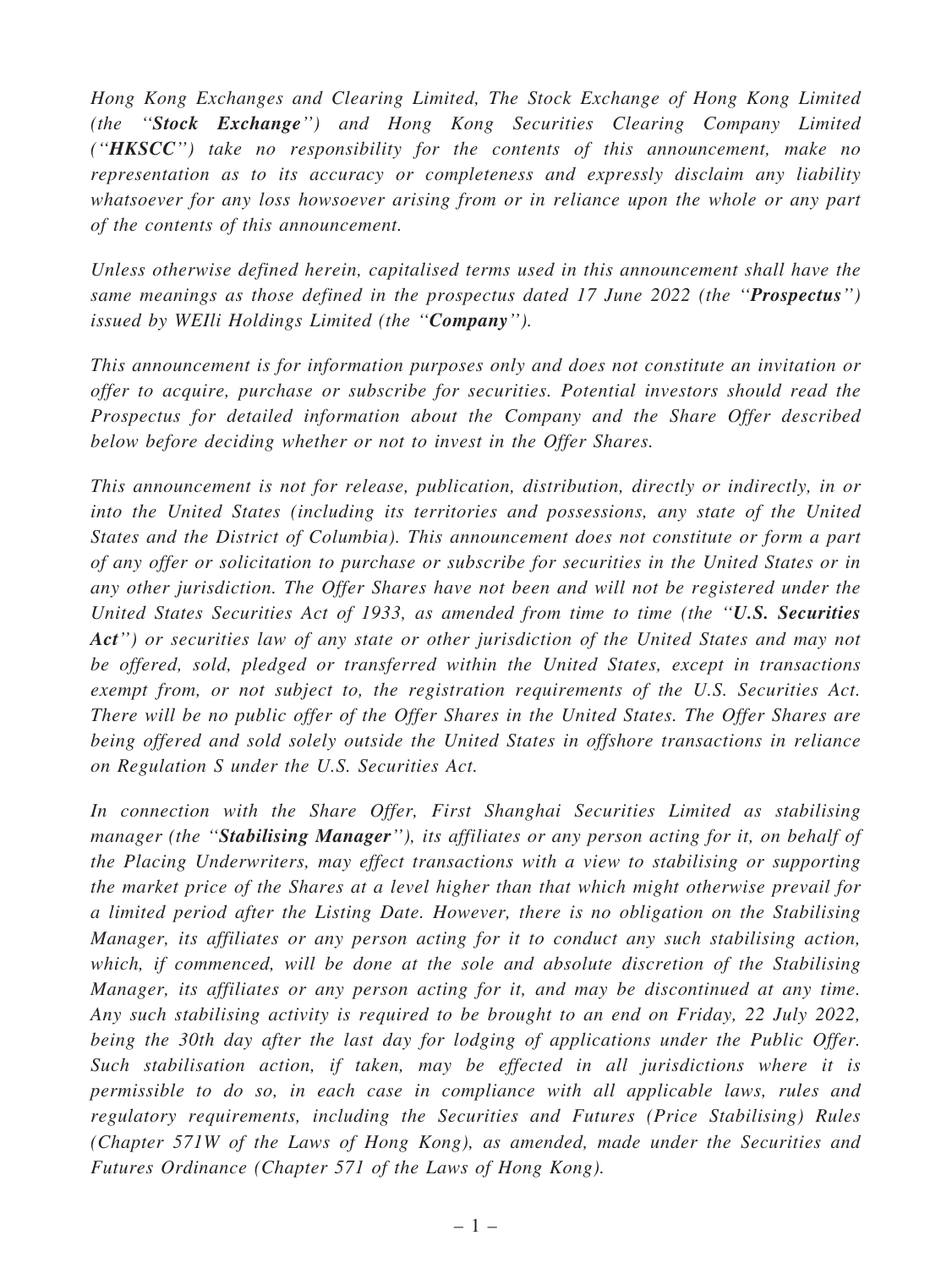Potential investors should be aware that stabilising action cannot be taken to support the price of the Shares for longer than the stabilisation period which begins on the Listing Date and is expected to expire on the 30th day after the last day for lodging applications under the Public Offer. After this date, no further stabilising action may be taken, and demand for the Shares and the price of the Shares could fall.

Potential investors of the Offer Shares should note that the Joint Bookrunners (for themselves and on behalf of the Public Offer Underwriters) shall be entitled to terminate the Public Offer Underwriting Agreement with immediate effect upon the occurrence of any of the events set out in the section headed ''Underwriting — Underwriting Arrangements and Expenses  $-$  The Public Offer  $-$  Grounds for Termination" in the Prospectus at any time prior to 8:00 a.m. (Hong Kong time) on the Listing Date (which is currently expected to be on Thursday, 30 June 2022).

In connection with the Share Offer, the Company is expected to grant the Over-allotment Option to the Placing Underwriters, exercisable by the Joint Bookrunners (for and on behalf of the Placing Underwriters). Pursuant to the Over-allotment Option, the Placing Underwriters will have the right, exercisable by the Joint Bookrunners (for and on behalf of the Placing Underwriters) at any time from the Listing Date until 30 days after the last day for lodging applications under the Public Offer (being Friday, 22 July 2022), to require the Company to issue up to an aggregate of 30,000,000 additional Shares, representing 15% of the number of Offer Shares initially available under the Share Offer at the Offer Price to cover over-allocations in the Placing, if any.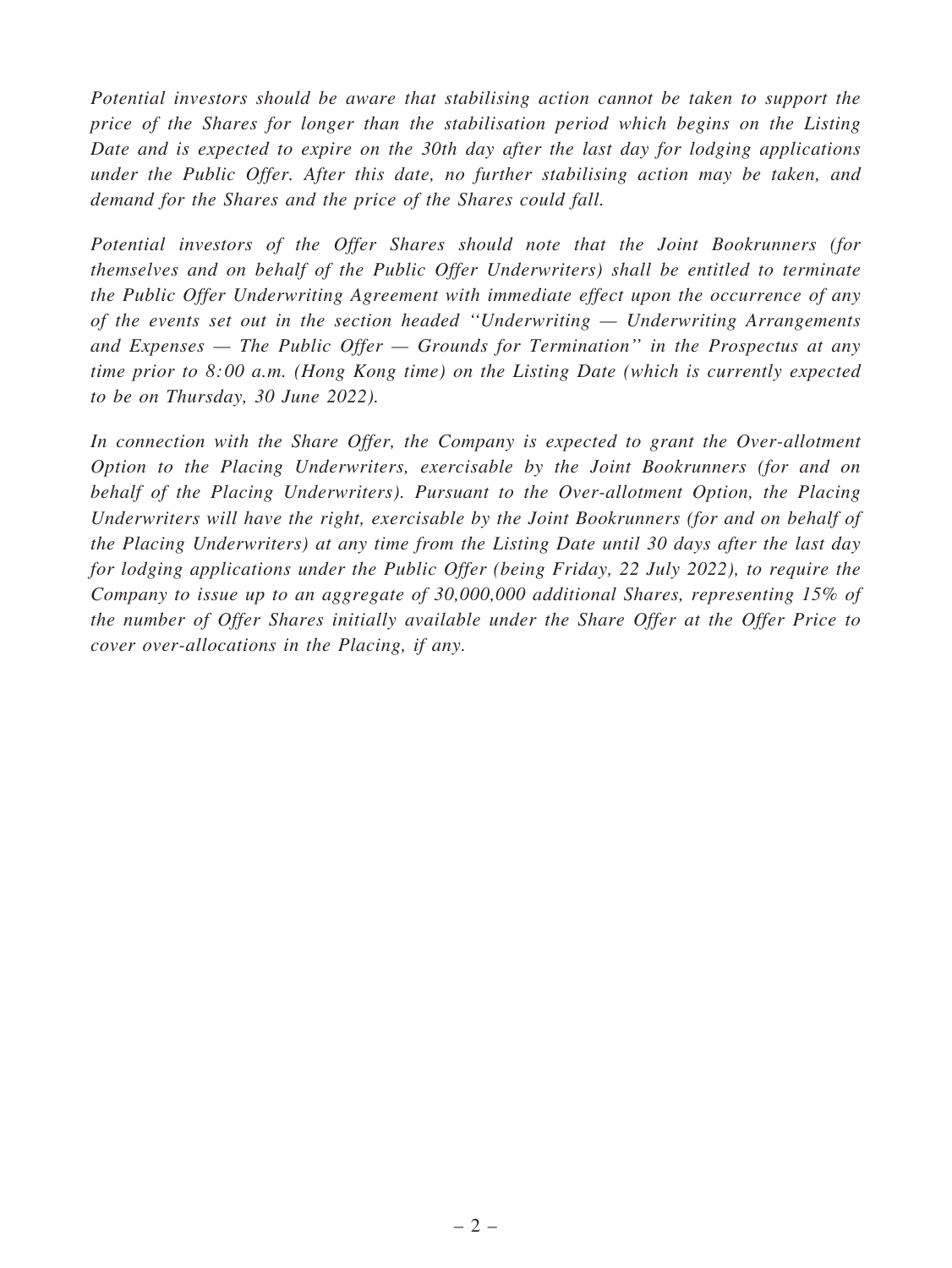# WEIli Holdings Limited

偉 立 控 股 有 限 公 司

(incorporated in the Cayman Islands with limited liability)

#### SHARE OFFER

| <b>Total number of Offer Shares</b>  | $\ddot{\cdot}$ | 200,000,000 Shares (subject to the Over-<br>allotment Option)                                                                                                                                                                                                                                                                      |
|--------------------------------------|----------------|------------------------------------------------------------------------------------------------------------------------------------------------------------------------------------------------------------------------------------------------------------------------------------------------------------------------------------|
| <b>Number of Public Offer Shares</b> | $\ddot{\cdot}$ | 20,000,000 Shares (subject to re-allocation)                                                                                                                                                                                                                                                                                       |
| <b>Number of Placing Shares</b>      | $\ddot{\cdot}$ | 180,000,000 Shares (subject to re-allocation and<br>the Over-allotment Option)                                                                                                                                                                                                                                                     |
|                                      |                | Offer Price : Not more than HK\$0.67 per Offer Share and<br>expected to be not less than HK\$0.63 per<br>Offer Share, plus brokerage of 1.0%, SFC<br>transaction levy of $0.0027\%$ , FRC transaction<br>levy of 0.00015% and Stock Exchange trading<br>fee of $0.005\%$ (payable in full on application<br>and subject to refund) |
| Nominal value :                      |                | HK\$0.01 per Share                                                                                                                                                                                                                                                                                                                 |
| Stock code                           | $\mathbf{r}$   | 2372                                                                                                                                                                                                                                                                                                                               |

Sponsor



# Joint Bookrunners and Joint Lead Managers



Joint Lead Managers



信達國際





**SUNWAH KINGSWAY** 新華滙富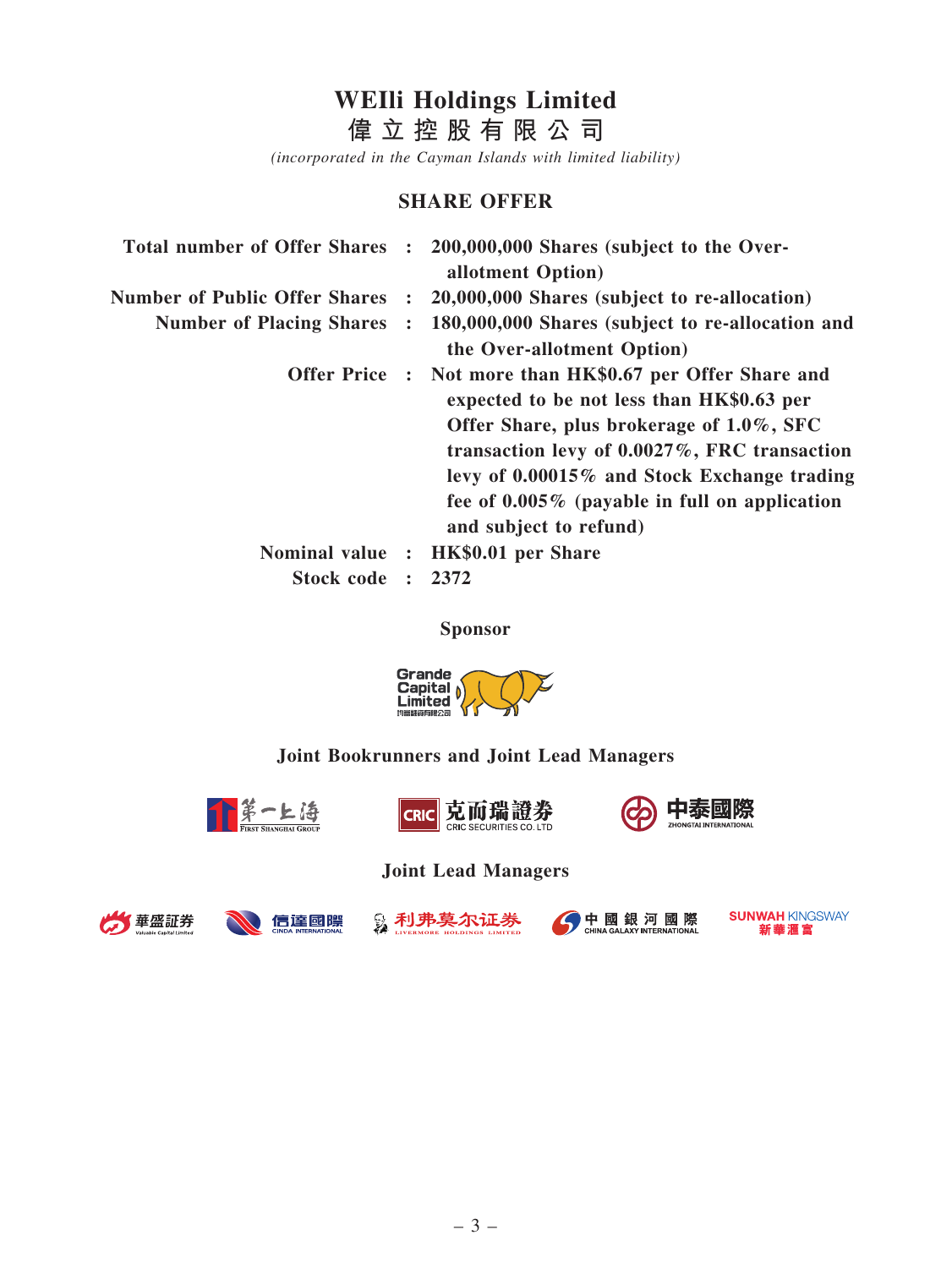# IMPORTANT NOTICE TO INVESTORS: FULLY ELECTRONIC APPLICATION PROCESS

We have adopted a fully electronic application process for the Share Offer. We will not provide printed copies of the Prospectus or printed copies of any application forms to the public in relation to the Share Offer.

The Prospectus is available at the website of the Stock Exchange at www.hkexnews.hk under the "HKEXnews > New Listings > New Listing Information" section, and our website at www.weiliholdings.com. If you require a printed copy of the Prospectus, you may download and print from the website addresses above.

To apply for the Public Offer Shares, you may:

- (1) apply online through the eWhite Form service at www.ewhiteform.com.hk;
- (2) apply through the CCASS EIPO service to electronically cause HKSCC Nominees to apply on your behalf, including by:
	- (i) instructing your broker or custodian who is a CCASS Clearing Participant or a CCASS Custodian Participant to give electronic application instructions via CCASS terminals to apply for the Public Offer Shares on your behalf; or
	- (ii) (if you are an existing CCASS Investor Participant) giving electronic application instructions through the CCASS Internet System (https:// ip.ccass.com) or through the CCASS Phone System by calling +852 2979 7888 (using the procedures in HKSCC's ''An Operating Guide for Investor Participants" in effect from time to time). HKSCC can also input electronic application instructions for CCASS Investor Participants through HKSCC's Customer Service Centre at 1/F, One & Two Exchange Square, 8 Connaught Place, Central, Hong Kong by completing an input request.

If you have any question about the application for the Public Offer Shares, you may call the enquiry hotline of our Hong Kong Branch Share Registrar, Boardroom Share Registrars (HK) Limited, at +852 2153 1688 on the following dates and times:

|                                                     | Friday, 17 June 2022 $-$ 9:00 a.m. to 6:00 p.m. |
|-----------------------------------------------------|-------------------------------------------------|
| Monday, 20 June 2022 $-$ 9:00 a.m. to 6:00 p.m.     |                                                 |
| Tuesday, 21 June 2022 $-$ 9:00 a.m. to 6:00 p.m.    |                                                 |
| Wednesday, 22 June 2022 $-$ 9:00 a.m. to 12:00 noon |                                                 |

We will not provide any physical channels to accept any application for the Public Offer Shares by the public. The contents of the electronic version of the Prospectus are identical to the printed prospectus as registered with the Registrar of Companies in Hong Kong pursuant to section 342C of the Companies (Winding Up and Miscellaneous Provisions) Ordinance (Chapter 32 of the Laws of Hong Kong).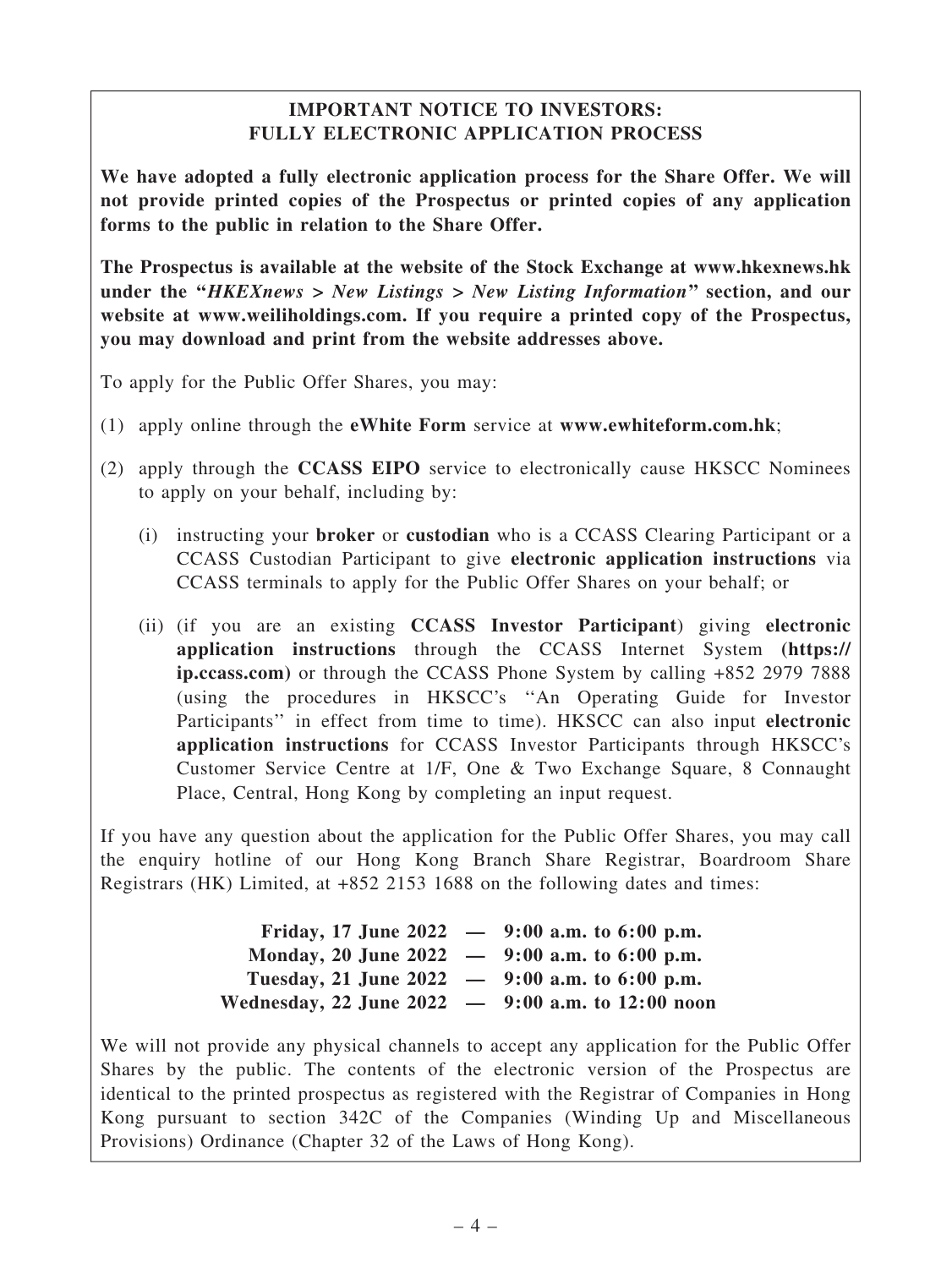If you are an intermediary, broker or agent, please remind your customers, clients or principals, as applicable, that the Prospectus is available online at the website addresses above.

Please refer to the section headed ''How to Apply for Public Offer Shares'' in the Prospectus for further details of the procedures through which you can apply for the Public Offer Shares electronically.

Your application must be for a minimum of 4,000 Public Offer Shares and in one of the numbers set out in the table. You are required to pay the amount next to the number you select.

| Number of<br><b>Public Offer</b><br><b>Shares</b><br>applied for | Amount<br>payable on<br>application<br>$(HK\$ | Number of<br><b>Public Offer</b><br><b>Shares</b><br>applied for | Amount<br>payable on<br>application<br>$(HK\$ | Number of<br><b>Public Offer</b><br><b>Shares</b><br>applied for | Amount<br>payable on<br>application<br>$(HK\$ |
|------------------------------------------------------------------|-----------------------------------------------|------------------------------------------------------------------|-----------------------------------------------|------------------------------------------------------------------|-----------------------------------------------|
| 4,000                                                            | 2,707.00                                      | 80,000                                                           | 54,140.21                                     | 1,000,000                                                        | 676,752.60                                    |
| 8,000                                                            | 5,414.02                                      | 100,000                                                          | 67, 675.26                                    | 1,200,000                                                        | 812,103.12                                    |
| 12,000                                                           | 8,121.03                                      | 120,000                                                          | 81,210.31                                     | 1,400,000                                                        | 947, 453.64                                   |
| 16,000                                                           | 10,828.05                                     | 140,000                                                          | 94,745.36                                     | 1,600,000                                                        | 1,082,804.15                                  |
| 20,000                                                           | 13,535.05                                     | 160,000                                                          | 108,280.41                                    | 1,800,000                                                        | 1,218,154.67                                  |
| 24,000                                                           | 16,242.05                                     | 180,000                                                          | 121,815.47                                    | 2,000,000                                                        | 1,353,505.19                                  |
| 28,000                                                           | 18,949.08                                     | 200,000                                                          | 135,350.52                                    | 3,000,000                                                        | 2,030,257.79                                  |
| 32,000                                                           | 21,656.08                                     | 300,000                                                          | 203,025.78                                    | 4,000,000                                                        | 2,707,010.38                                  |
| 36,000                                                           | 24,363.10                                     | 400,000                                                          | 270,701.04                                    | 6,000,000                                                        | 4,060,515.57                                  |
| 40,000                                                           | 27,070.10                                     | 600,000                                                          | 406,051.55                                    | 8,000,000                                                        | 5,414,020.76                                  |
| 60,000                                                           | 40,605.16                                     | 800,000                                                          | 541,402.07                                    | $10,000,000^{Note}$                                              | 6,767,525.95                                  |

Note: Maximum number of Public Offer Shares you may apply for.

No application for any other number of Public Offer Shares will be considered and any such application is liable to be rejected.

Application has been made by the Company through the Sponsor, Grande Capital Limited which is located at Room 2701, 27/F, Tower 1, Admiralty Centre, 18 Harcourt Road, Admiralty, Hong Kong, to the Stock Exchange for the granting of the approval for the listing of, and permission to deal in, the Shares in issue and to be issued pursuant to the Capitalisation Issue, the Share Offer and any new Shares which may be allotted and issued pursuant to the exercise of the Over-allotment Option and any options that may be granted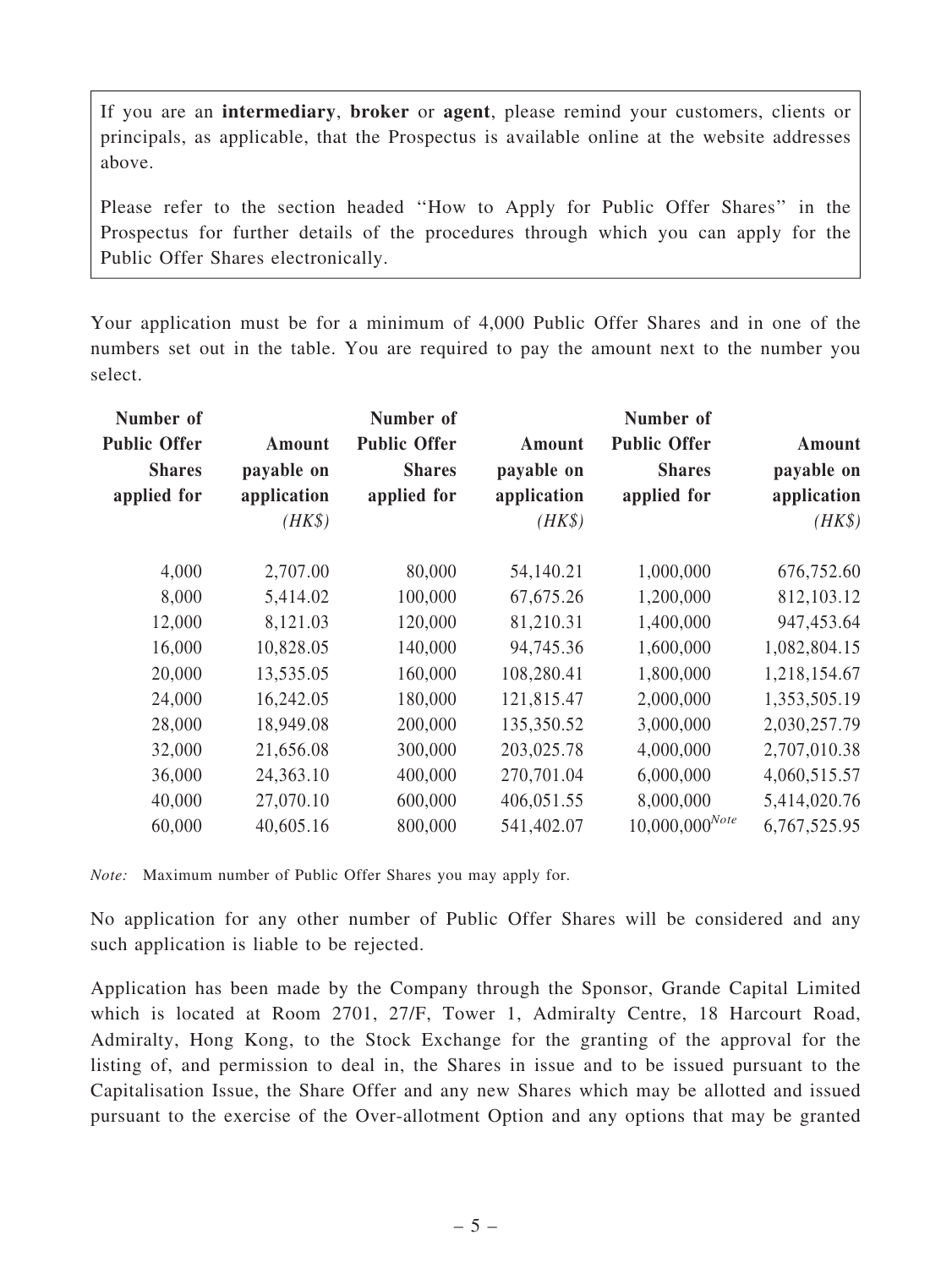under the Share Option Scheme. Assuming that the Share Offer becomes unconditional at or before 8:00 a.m. on Thursday, 30 June 2022, it is expected that dealings in the Shares on the Stock Exchange will commence at 9:00 a.m. on Thursday, 30 June 2022.

# THE SHARE OFFER

The Share Offer consists of (subject to re-allocation and the Over-allotment Option):

- . the Public Offer of 20,000,000 Shares (subject to re-allocation as mentioned below) as described under the section headed ''Structure and Conditions of the Share Offer — The Public Offer'' in the Prospectus; and
- . the Placing of 180,000,000 Shares (subject to re-allocation and Over-allotment Options as mentioned below) as described under the section headed ''Structure and conditions of the Share Offer — The Placing'' in the Prospectus.

Investors may apply for the Offer Shares under the Public Offer or indicate an interest, if qualified to do so, for the Offer Shares under the Placing, but may not do both. The Public Offer is open to members of the public in Hong Kong as well as to institutional, professional and other investors in Hong Kong. The Placing will involve selective marketing of the Offer Shares to institutional, professional and other investors. The Placing Underwriters are soliciting from prospective investors indications of interest in acquiring the Offer Shares in the Placing. Prospective investors will be required to specify the number of Offer Shares under the Placing they would be prepared to acquire either at different prices or at a particular price.

The allocation of the Offer Shares between the Public Offer and the Placing will be subject to re-allocation as described in the section headed ''Structure and conditions of the Share Offer'' in the Prospectus. In particular, the Joint Bookrunners may reallocate Offer Shares from the Placing to the Public Offer to satisfy valid applications under the Public Offer. In accordance with Guidance Letter HKEx-GL91–18 issued by the Stock Exchange, if such reallocation is done other than pursuant to Practice Note 18 of the Listing Rules, the maximum total number of Offer Shares that may be re-allocated to the Public Offer following such re-allocation shall be not more than double the initial allocation to the Public Offer (i.e. 40,000,000 Offer Shares); and the final Offer Price shall be fixed at the low end of the indicative Offer Price range stated in the Prospectus (i.e. HK\$0.63 per Offer Share).

The Company is expected to grant to the Joint Bookrunners (for and on behalf of the Placing Underwriters) the Over-allotment Option, exercisable by the Joint Bookrunners at any time from the date of the Price Determination Date until 30 days after the last date for the lodging of applications under the Public Offer, to require the Company to allot and issue up to an aggregate of 30,000,000 additional Shares representing 15% of the number of Offer Shares initially offered under the Share Offer, at the Offer Price under the Placing to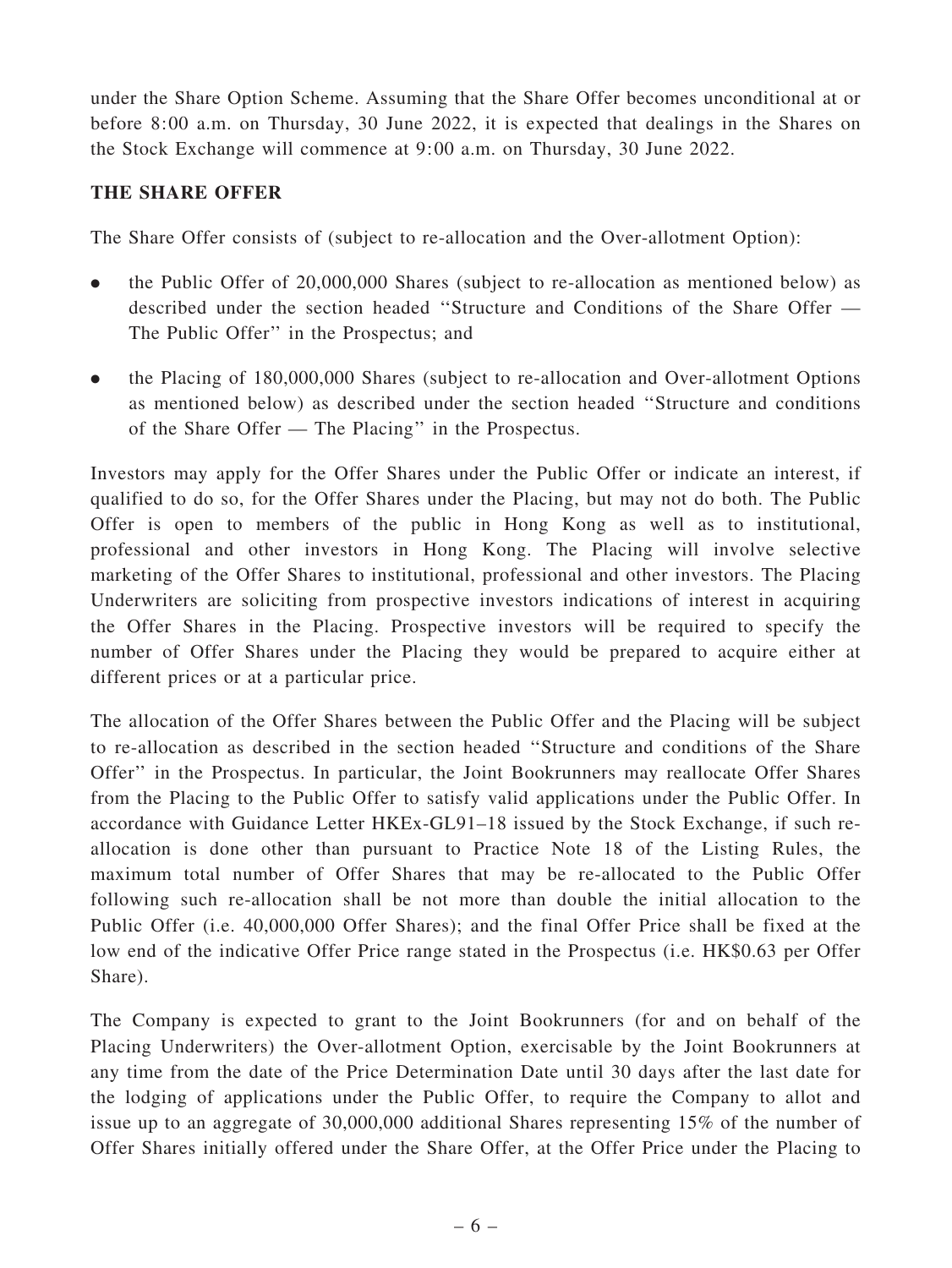cover over-allocations (if any) in the Placing, and/or the obligations of the Joint Bookrunners (for and on behalf of the Placing Underwriters) to return Shares which it may have borrowed under the Stock Borrowing Agreement.

In the event the Over-allotment Option is exercised, the Company will make an announcement which will be posted on the website of the Hong Kong Stock Exchange (www.hkexnews.hk) and on the website (www.weiliholdings.com) of the Company.

#### PRICING

The Offer Price will be not more than HK\$0.67 per Offer Share and expected to be not less than HK\$0.63 per Offer Share. Applicants for the Public Offer Shares are required to pay, on application, the Offer Price of HK\$0.67 per Offer Share together with brokerage of 1.0%, SFC transaction levy of 0.0027%, Hong Kong Stock Exchange trading fee of 0.005% and FRC transaction levy of 0.00015%, subject to refund if the Offer Price as finally determined is less than HK\$0.67 per Offer Share.

 $2022$ 

#### EXPECTED TIMETABLE

| $\sqrt{124}$                                                                                                  |
|---------------------------------------------------------------------------------------------------------------|
|                                                                                                               |
| Latest time for completing electronic applications<br>under <b>eWhite Form</b> service through the designated |
|                                                                                                               |
|                                                                                                               |
|                                                                                                               |
| Latest time for (a) completing payment for                                                                    |
| <b>eWhite Form</b> applications by effecting PPS                                                              |
| payment transfer(s) and (b) giving electronic                                                                 |
|                                                                                                               |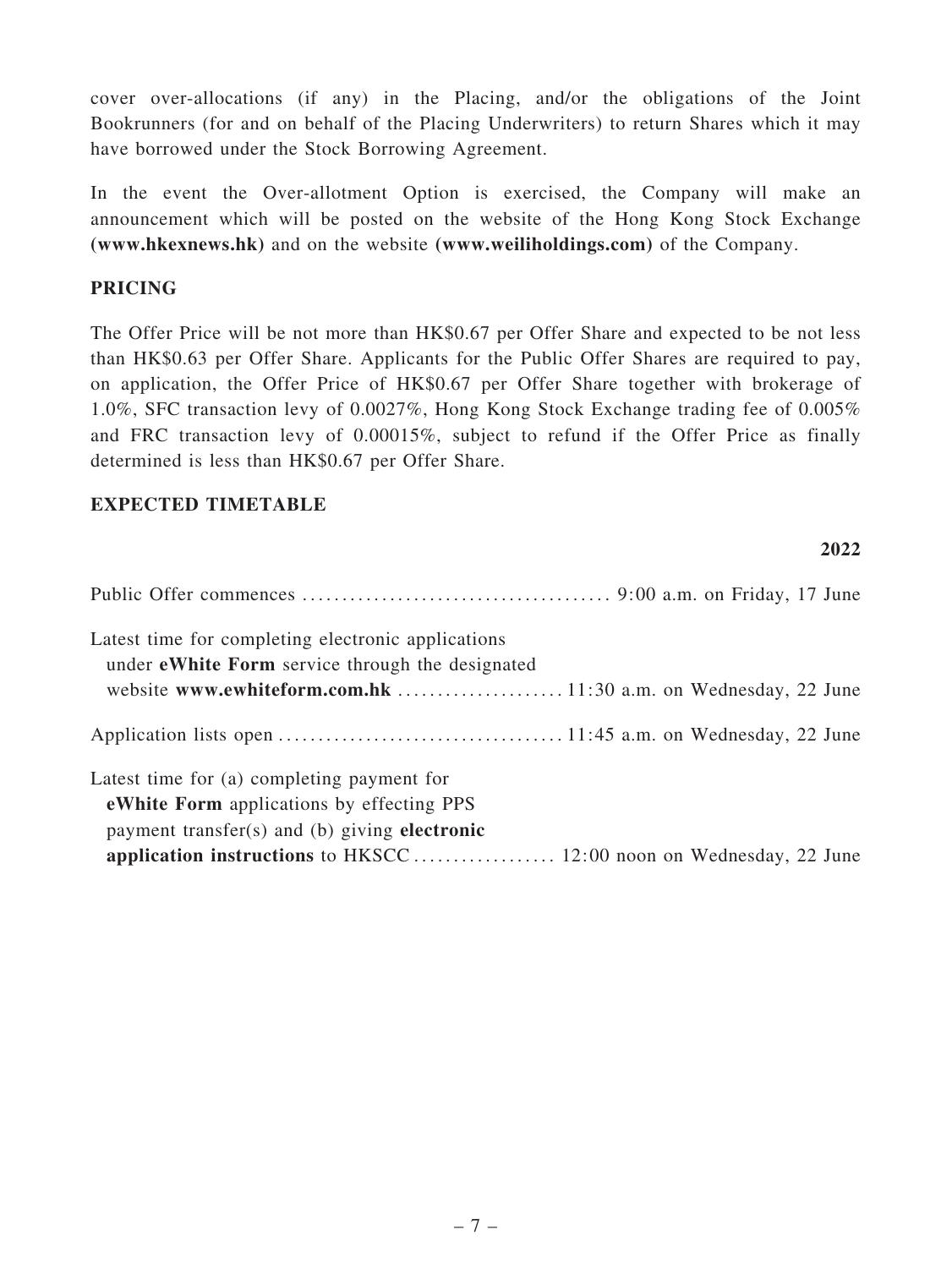If you are instructing your broker or custodian who is a CCASS Clearing Participant or a CCASS Custodian Participant to give electronic application instructions via CCASS terminals to apply for the Public Offer Shares on your behalf, you are advised to contact your broker or custodian for the latest time for giving such instructions which may be different from the latest time as stated above.

| Expected Price Determination Date on or before  Friday, 24 June                                                                                                                                                                                                                                                                                                                                                                                                                                                 |  |
|-----------------------------------------------------------------------------------------------------------------------------------------------------------------------------------------------------------------------------------------------------------------------------------------------------------------------------------------------------------------------------------------------------------------------------------------------------------------------------------------------------------------|--|
| Announcement of the final Offer Price, the level of indication<br>of interest in the Placing, the level of applications of the<br>Public Offer, the basis of allotment and the results of the<br>Public Offer to be published on the website of the Stock<br>Exchange at www.hkexnews.hk and our Company's<br>website at www.weiliholdings.com on or before  Wednesday, 29 June                                                                                                                                 |  |
| Announcement of results of allocation in the Public Offer<br>(with successful applicants' identification document numbers,<br>where appropriate) to be available through a variety of<br>channels including the website of the Stock Exchange<br>at www.hkexnews.hk and our Company's website<br>at www.weiliholdings.com (for further details, please refer to<br>the section headed "How to Apply for Public Offer Shares —<br>11. Publication of results" of the Prospectus) on or before Wednesday, 29 June |  |
| Results of allocations in the Public Offer will be available                                                                                                                                                                                                                                                                                                                                                                                                                                                    |  |
| at www.ewhiteform.com.hk/results                                                                                                                                                                                                                                                                                                                                                                                                                                                                                |  |
| e-Refund payment instructions/refund cheques in respect of<br>wholly or partially unsuccessful applications and wholly or<br>partially successful applications in case the final Offer Price is<br>less than the maximum Offer Price paid for the applications                                                                                                                                                                                                                                                  |  |
| Despatch/collection of share certificates of the Offer Shares or<br>deposit of share certificates of the Offer Shares into CCASS<br>in respect of wholly or partially successful applications                                                                                                                                                                                                                                                                                                                   |  |
| Dealings in the Shares on the Stock Exchange                                                                                                                                                                                                                                                                                                                                                                                                                                                                    |  |

Note: All times and dates refer to Hong Kong local times and dates except as otherwise stated.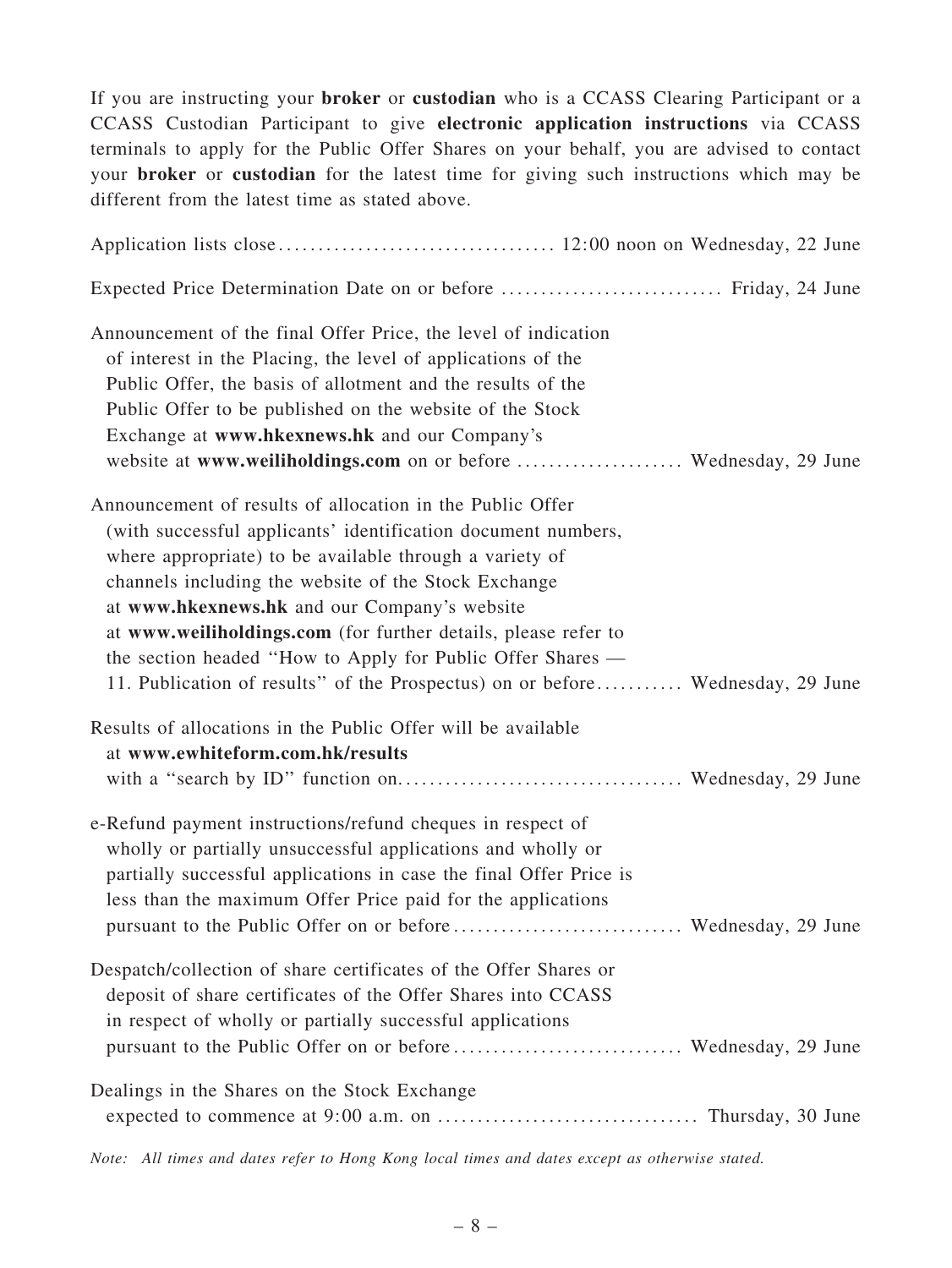#### SETTLEMENT

Subject to the granting of the approval of the listing of, and permission to deal in, the Shares on the Stock Exchange and compliance with the stock admission requirements of HKSCC, the Shares will be accepted as eligible securities by HKSCC for deposit, clearance and settlement in CCASS with effect from the Listing Date or, under contingent situation, any other date as determined by HKSCC. Settlement of transactions between participants of the Stock Exchange is required to take place in CCASS on the second settlement day after any trading day. All activities under CCASS are subject to the General Rules of CCASS and CCASS Operational Procedures in effect from time to time.

All necessary arrangements have been made for the Shares to be admitted into CCASS. If investors are unsure about the details of CCASS settlement arrangement and how such arrangements will affect their rights and interests, they should seek the advice of their stockbroker or other professional adviser.

# ELECTRONIC APPLICATION CHANNELS

#### Time for Submitting Applications under the eWhite Form

You may submit your application to the eWhite Form Service Provider on the designated website at www.ewhiteform.com.hk (24 hours daily, except on the last application day) from 9:00 a.m. on Friday, 17 June 2022 until 11:30 a.m. on Wednesday, 22 June 2022 and the latest time for completing full payment of application monies in respect of such applications will be 12:00 noon on Wednesday, 22 June 2022 or such later time under the paragraph headed ''How to apply for Public Offer Shares — 10. Effect of bad weather and/ or extreme conditions on the opening of the application lists'' in the Prospectus.

# Time for Inputting Electronic Application Instructions<sup>1</sup>

CCASS Clearing/Custodian Participants can input electronic application instructions at the following times on the following dates:

|                                                     | Friday, 17 June 2022 $-$ 9:00 a.m. to 8:30 p.m. |
|-----------------------------------------------------|-------------------------------------------------|
| Monday, 20 June 2022 $-$ 8:00 a.m. to 8:30 p.m.     |                                                 |
| Tuesday, 21 June 2022 $-$ 8:00 a.m. to 8:30 p.m.    |                                                 |
| Wednesday, 22 June $2022 - 8:00$ a.m. to 12:00 noon |                                                 |

CCASS Investor Participants can input electronic application instructions from 9:00 a.m. on Friday, 17 June 2022 until 12:00 noon on Wednesday, 22 June 2022 (24 hours daily, except on Wednesday, 22 June 2022, the last application day).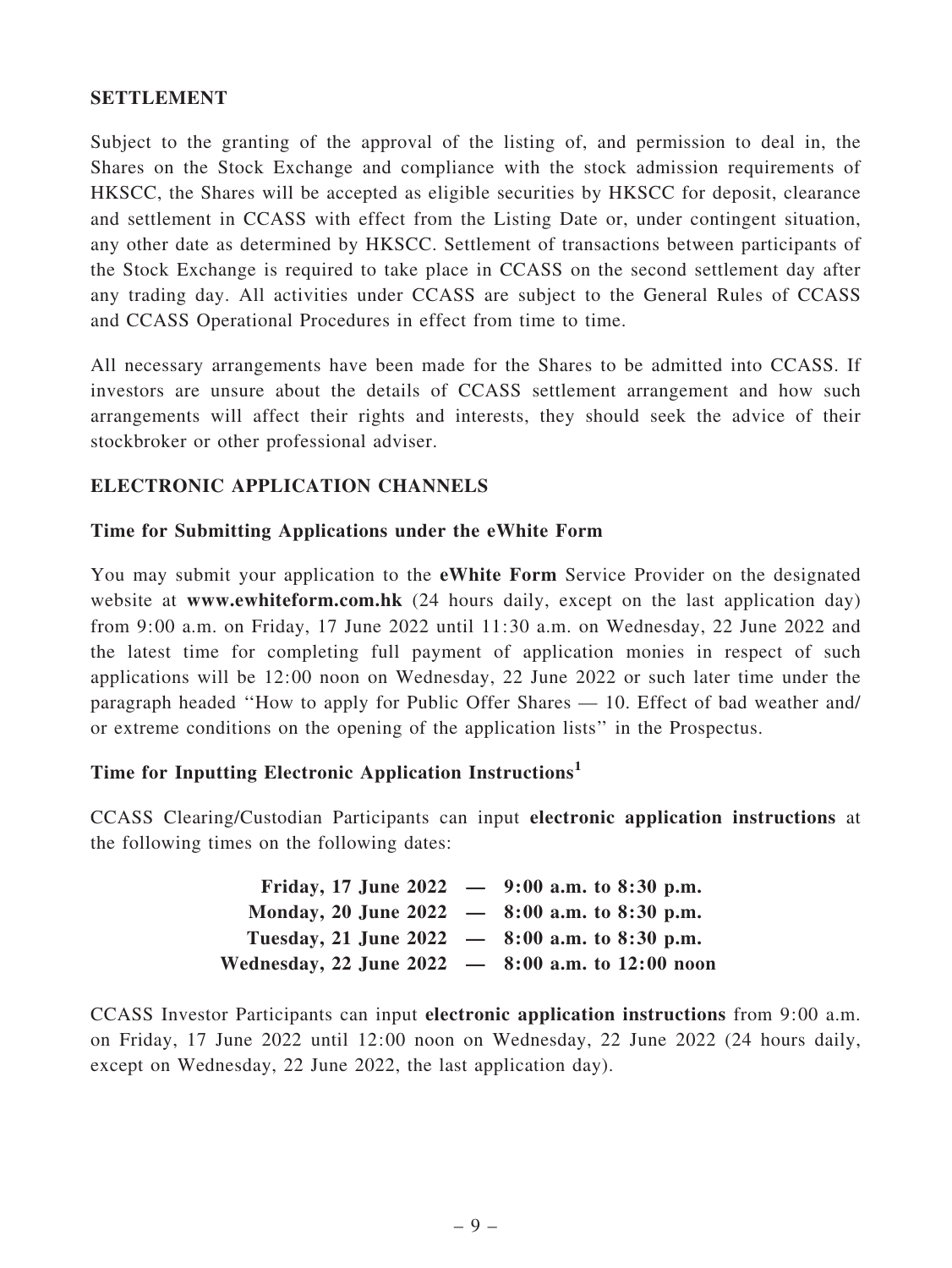The latest time for inputting your electronic application instructions will be 12:00 noon on Wednesday, 22 June 2022, the last application day or such later time as described in the paragraph headed ''How to apply for Public Offer Shares — 10. Effect of bad weather and/ or extreme conditions on the opening of the application lists'' in the Prospectus.

<sup>1</sup> These times in this sub-section are subject to change as HKSCC may determine from time to time with prior notification to CCASS Clearing/Custodian Participants and/or CCASS Investor Participants.

If you are instructing your broker or custodian who is a CCASS Clearing Participant or a CCASS Custodian Participant to give electronic application instructions via CCASS terminals to apply for the Public Offer Shares on your behalf, you are advised to contact your broker or custodian for the latest time for giving such instructions which may be different from the latest time as stated above.

If an application is rejected, not accepted or accepted in part only, or if the Offer Price as finally determined is less than the maximum Offer Price of HK\$0.67 per Offer Share (excluding brokerage, SFC transaction levy, FRC transaction levy and the Stock Exchange trading fee thereon), the conditions of the Public Offer are not fulfilled in accordance with the paragraph headed ''Structure and Conditions of the Share Offer — Conditions of the Public Offer'' in the Prospectus or if any application is revoked, the application monies, or the appropriate portion thereof, together with the related brokerage, SFC transaction levy, FRC transaction levy and the Stock Exchange trading fee, will be refunded, without interest or the cheque or banker's cashier order will not be cleared.

Any refund of your application monies will be made on or before Wednesday, 29 June 2022.

Please refer to the sections headed ''Structure and Conditions of the Share Offer'' and ''How to Apply for Public Offer Shares'' of the Prospectus for details of the conditions and procedures of the Public Offer.

Application for the Offer Shares will only be considered on the basis of the terms and conditions set out in the Prospectus, the GREEN Application Form and the designated website (www.ewhiteform.com.hk) for the CCASS EIPO service.

# PUBLICATION OF RESULTS

The Company expects to announce the final Offer Price, the level of indication of interest in the Placing, the level of applications in the Public Offer and the basis of allocation of the Public Offer Shares on Wednesday, 29 June 2022 on the website of the Company at www.weiliholdings.com and the website of the Stock Exchange at www.hkexnews.hk.